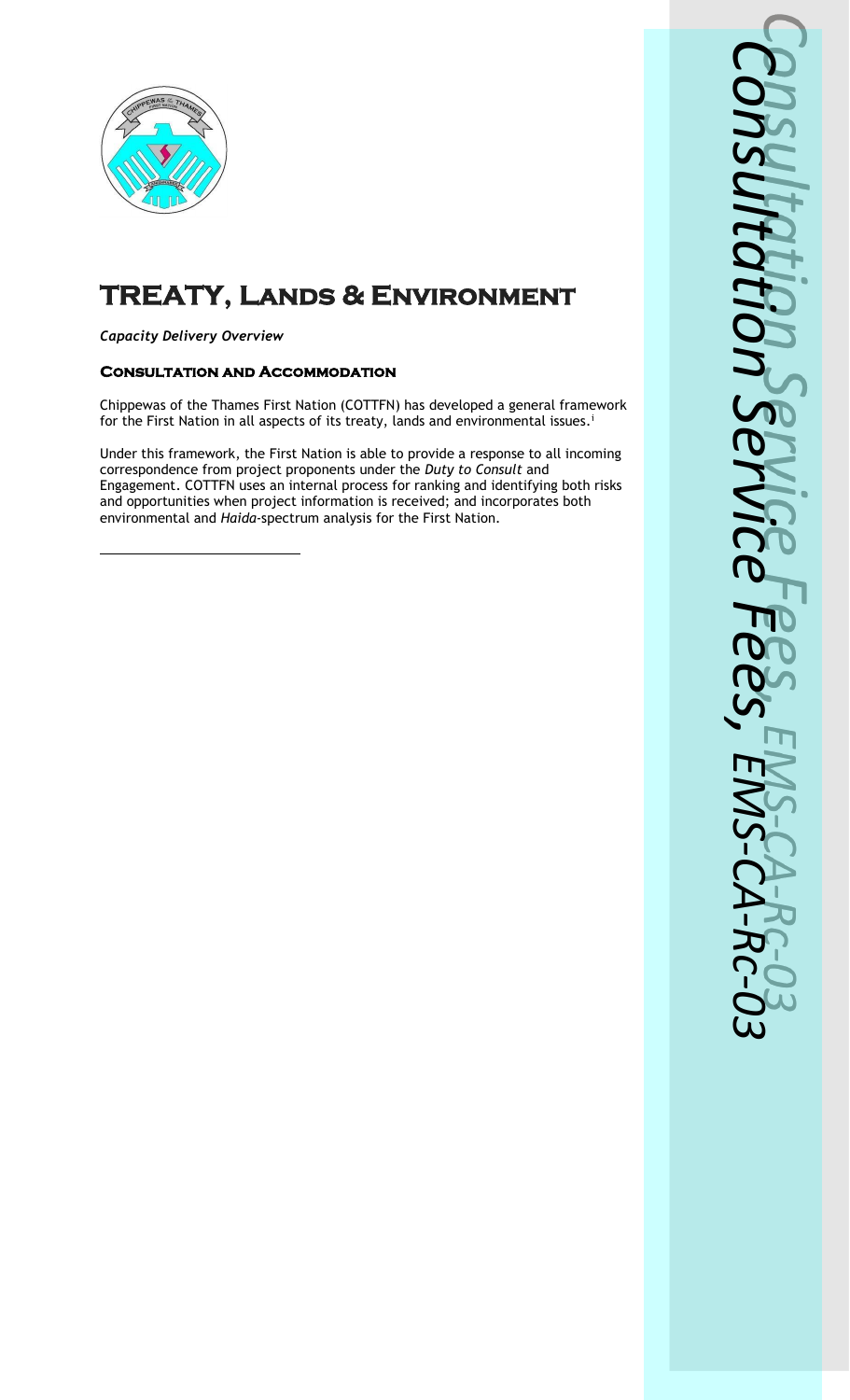#### **Cost Recovery**

As part of Chippewas of the Thames First Nation Administration the Treaties, Lands & Environment department is responsible for carrying out the environmental and land-related priorities of the nation. Our responsibilities extend to the Traditional Territory of our ancestors; the lands that were agreed to be shared through the Treaties between 1790 and 1822; and the lands that our ancestors chose to be reserved for us and future generations.

Our department is primarily funded through own-source revenues, reflecting a prioritization of lands and the environment based not only on our inherent responsibilities, but also influenced by a vision for the future. This vision utilizes both Traditional Knowledge and other environmental sciences.

Relatively recent developments in Canadian Law and policy, specifically the Duty to Consult, has introduced a dramatic increase in activity for our department. When we engage with a project proponent, it is important that the time and effort involved in receiving correspondence and identifying appropriate response levels is not to be underestimated.

COTTFN has developed three levels of response. These are based on the impacts the project may have on our Aboriginal and Treaty Rights. These levels are also based on factors that the COTTFN has identified in accordance with the responsibilities given to us by the Creator, and our responsibilities to future generations.

The following fee schedule reflects estimated compensation for time and resources that our office requires to actively engage with proponents for the Duty to Consult. These estimates do not include additional costs, such as Honorarium for Elders, Legal Fees, Hosting Fees, fees associated with study participation, i.e. Archaeology, Natural Heritage, Ecology, etc. (this is not an exhaustive list)

When such costs arise, they will be communicated prior to billing.

Colour Coded Ranking of Projects

| <b>Definition</b>         | Colour                             |  |  |
|---------------------------|------------------------------------|--|--|
| Level 1: Minimal Impact   | Costs Associated - Standard        |  |  |
| Level 2: Moderate Impact  | <b>Costs Associated - Standard</b> |  |  |
| Level 3: Extensive Impact | Costs Associated - Standard        |  |  |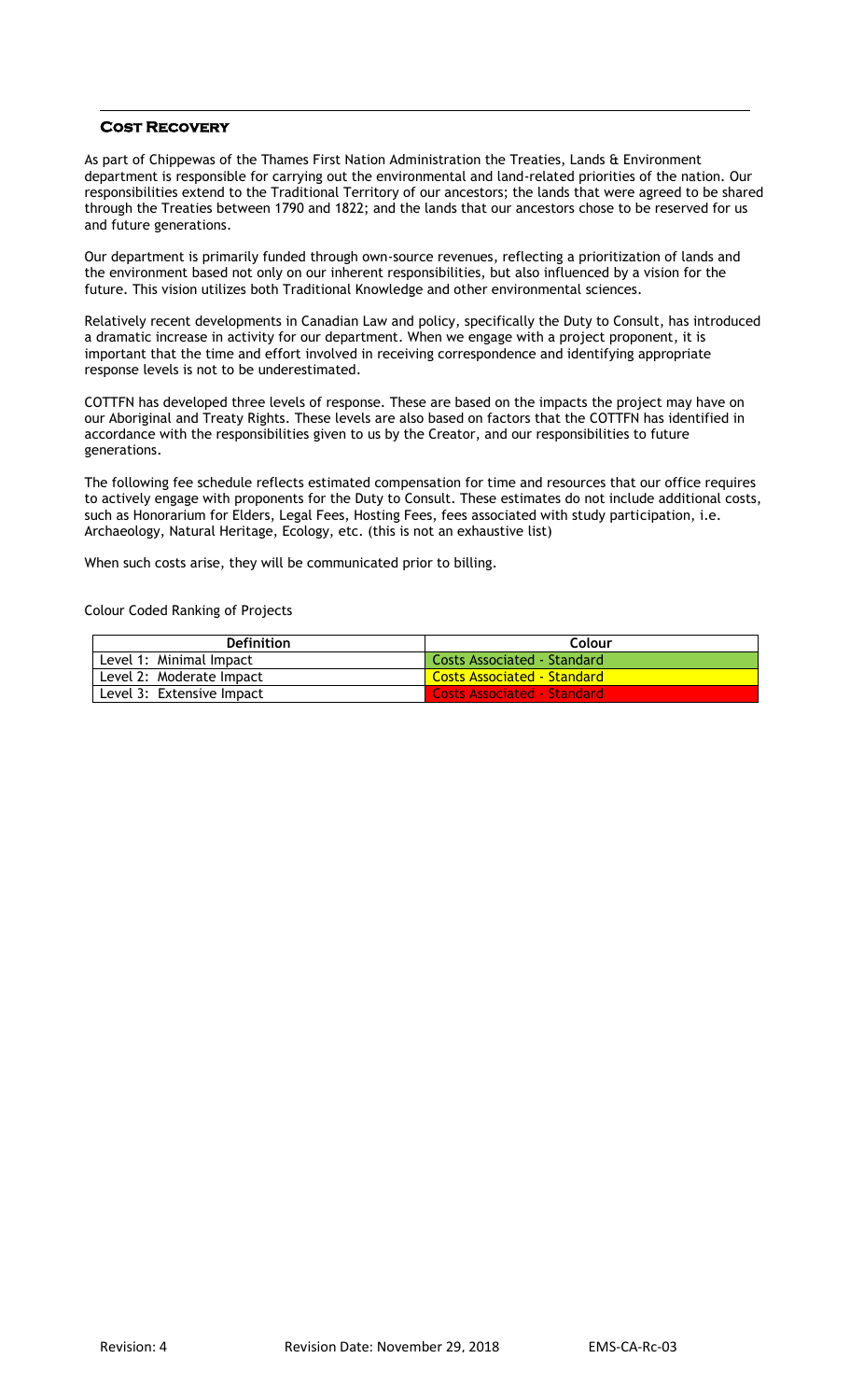## **LEVEL 1-ENGAGEMENT**

| <b>ENGAGEMENT, CONSULTATION AND ACCOMMODATION</b>                                                                                                                                                                                             |                                                                                                                                                                                                                                                                                                                                |              |               |                                  |            |            |  |
|-----------------------------------------------------------------------------------------------------------------------------------------------------------------------------------------------------------------------------------------------|--------------------------------------------------------------------------------------------------------------------------------------------------------------------------------------------------------------------------------------------------------------------------------------------------------------------------------|--------------|---------------|----------------------------------|------------|------------|--|
| Level 1                                                                                                                                                                                                                                       |                                                                                                                                                                                                                                                                                                                                |              |               |                                  |            |            |  |
| Project                                                                                                                                                                                                                                       |                                                                                                                                                                                                                                                                                                                                |              |               |                                  |            |            |  |
| Minimal<br><b>Units</b><br>Projected                                                                                                                                                                                                          |                                                                                                                                                                                                                                                                                                                                |              |               |                                  |            |            |  |
| <b>Director</b>                                                                                                                                                                                                                               | <b>Activity</b>                                                                                                                                                                                                                                                                                                                | <b>Daily</b> | <b>Hourly</b> | <b>Estimated</b>                 | Cost       |            |  |
|                                                                                                                                                                                                                                               | Review, high level response and issuing correspondence; and<br>providing direction to staff on the First Nation response based on<br>broad First Nation concerns.                                                                                                                                                              | \$550.00     |               |                                  | NA.        |            |  |
| <b>Senior</b><br><b>Environment</b><br><b>Officer</b>                                                                                                                                                                                         | <b>Activity</b>                                                                                                                                                                                                                                                                                                                | <b>Daily</b> | <b>Hourly</b> | <b>Units</b><br><b>Estimated</b> |            |            |  |
|                                                                                                                                                                                                                                               | Environmental review for impacts to traditional territory and based on<br>First Nation concerns, such as, but not limited to: noise, air, waste,<br>contaminants, discharges, greenhouse gases, permitting required,<br>cumulative effects. Development of Recommendations and support<br>to the COTTFN Environment Committee. |              | \$<br>85.00   | 4                                | \$         | 340.00     |  |
| <b>Consultation</b><br>Coordinator                                                                                                                                                                                                            | <b>Activity</b>                                                                                                                                                                                                                                                                                                                | Daily        | <b>Hourly</b> | <b>Units</b><br><b>Estimated</b> |            |            |  |
|                                                                                                                                                                                                                                               | Receipt of Information, Risk Identification, Internal Notification of<br>Projects, Entry into Database, Issuing Correspondence, Maintenance<br>of filing system, Library Services. Report production for the COTTFN<br>Environment Committee and administrative support.                                                       |              | \$<br>85.00   | 4                                | \$         | 340.00     |  |
| <b>Treaty Research</b>                                                                                                                                                                                                                        | <b>Activity</b>                                                                                                                                                                                                                                                                                                                | <b>Daily</b> | Hourly        | <b>Units</b><br><b>Estimated</b> |            |            |  |
|                                                                                                                                                                                                                                               | Identification of project in relation to traditional territory, treaty<br>areas, unceded areas, historical occupation                                                                                                                                                                                                          | \$<br>450.00 |               | <b>NA</b>                        |            |            |  |
| <b>COTTFN</b><br><b>Environmental</b><br><b>Committee</b>                                                                                                                                                                                     | <b>Activity</b>                                                                                                                                                                                                                                                                                                                | <b>Daily</b> | Hourly        | <b>Units</b><br><b>Estimated</b> |            |            |  |
|                                                                                                                                                                                                                                               | Reviews projects that have been submitted by the Treaty, Lands and<br>Environment Department and approves recommendations by staff;<br>and/or provides further direction on the project.                                                                                                                                       | \$<br>250.00 |               | $\mathbf{1}$                     | \$         | 250.00     |  |
| <b>Filing Fee</b>                                                                                                                                                                                                                             | fee charged to accept a document for processing and filing retention                                                                                                                                                                                                                                                           |              |               |                                  | \$         | 125.00     |  |
| <b>TRAVEL</b>                                                                                                                                                                                                                                 | For proponents' meetings, workshops, open houses, public<br>meetings.                                                                                                                                                                                                                                                          |              |               | 0.525 / km                       | <b>TBD</b> |            |  |
|                                                                                                                                                                                                                                               |                                                                                                                                                                                                                                                                                                                                |              |               |                                  | \$         | 1055.00    |  |
| Central Mail, Financial Services: payroll, reimbursement procedures, accounts payable and receivable,<br>production of financial statements, year-end audit. Photocopying, phone and internet service.<br><b>ADMINISTRATION</b><br>CHARGE 15% |                                                                                                                                                                                                                                                                                                                                |              | 15%           | \$                               | 158.25     |            |  |
|                                                                                                                                                                                                                                               |                                                                                                                                                                                                                                                                                                                                |              |               | <b>GRAND</b><br><b>TOTAL:</b>    |            | \$1,213.25 |  |

*\*\*These prices are effective as of November 2018*

\*\* Prices subject to change, without notice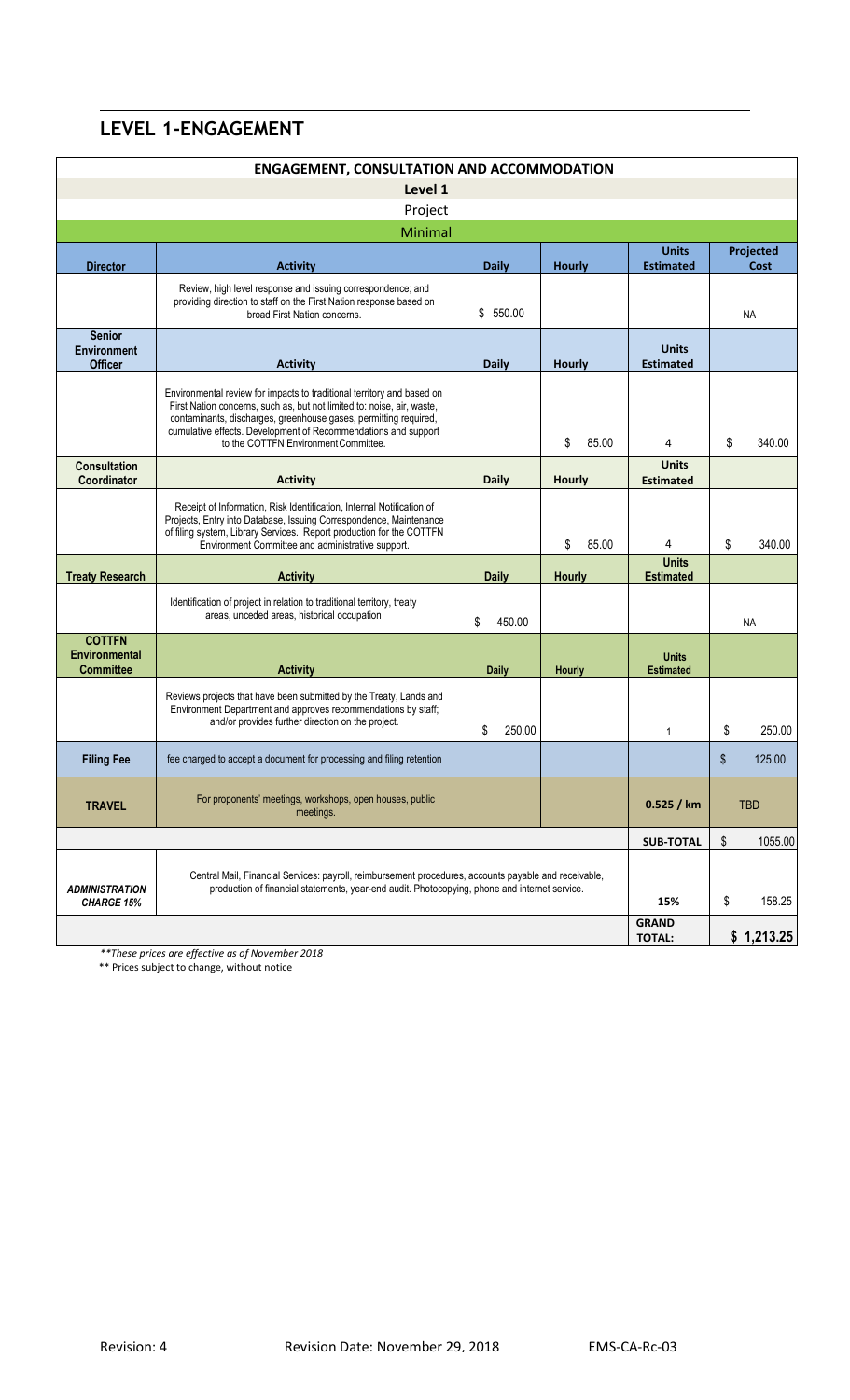# **LEVEL 2-CONSULTATION**

| <b>ENGAGEMENT, CONSULTATION AND ACCOMMODATION</b>         |                                                                                                                                                                                                                                                                                                                                                                                      |                              |               |                                  |                          |          |
|-----------------------------------------------------------|--------------------------------------------------------------------------------------------------------------------------------------------------------------------------------------------------------------------------------------------------------------------------------------------------------------------------------------------------------------------------------------|------------------------------|---------------|----------------------------------|--------------------------|----------|
| Level 2                                                   |                                                                                                                                                                                                                                                                                                                                                                                      |                              |               |                                  |                          |          |
| Project<br><b>Moderate</b>                                |                                                                                                                                                                                                                                                                                                                                                                                      |                              |               |                                  |                          |          |
|                                                           | <b>Activity</b>                                                                                                                                                                                                                                                                                                                                                                      |                              |               | <b>Units</b>                     | Projected                |          |
| <b>Director</b>                                           | Review, high level response and issuing correspondence; and<br>providing direction to staff on the First Nation response based on<br>broad first Nation concerns.                                                                                                                                                                                                                    | <b>Daily</b><br>\$<br>550.00 | <b>Hourly</b> | <b>Estimated</b><br>1            | Cost<br>\$550.00         |          |
| <b>Senior</b><br><b>Environment</b><br><b>Officer</b>     | <b>Activity</b>                                                                                                                                                                                                                                                                                                                                                                      | <b>Daily</b>                 | <b>Hourly</b> | <b>Units</b><br><b>Estimated</b> |                          |          |
|                                                           | Environmental review for impacts to traditional territory and based on<br>First Nation concerns, such as, but not limited to: noise, air, waste,<br>contaminants, discharges, greenhouse gases, permitting required,<br>cumulative effects. Development of Recommendations and support<br>to the COTTFN Environment Committee.                                                       |                              | \$<br>85.00   | 6                                | \$                       | 510.00   |
| <b>Consultation</b><br><b>Coordinator</b>                 | <b>Activity</b>                                                                                                                                                                                                                                                                                                                                                                      | Daily                        | <b>Hourly</b> | <b>Units</b><br><b>Estimated</b> |                          |          |
|                                                           | Receipt of Information, Risk Identification, Internal Notification of<br>Projects, Entry into Database, Issuing Correspondence, Maintenance<br>of filing system, Library Services. Report production for the COTTFN<br>Environment Committee and administrative support.                                                                                                             |                              | \$<br>85.00   | 8                                | \$                       | 680.00   |
| Events &<br><b>Promotions</b><br>Coordinator              | <b>Activity</b>                                                                                                                                                                                                                                                                                                                                                                      | <b>Daily</b>                 | <b>Hourly</b> | <b>Units</b><br><b>Estimated</b> |                          |          |
|                                                           | Development of internal community consultation<br>communication website and social media update, and<br>event planning                                                                                                                                                                                                                                                               |                              | \$<br>65.00   | 5                                | \$                       | 325.00   |
| <b>Treaty Research</b>                                    | <b>Activity</b>                                                                                                                                                                                                                                                                                                                                                                      | <b>Daily</b>                 | <b>Hourly</b> | <b>Units</b><br><b>Estimated</b> |                          |          |
|                                                           | Identification of project in relation to traditional territory, treaty<br>areas, unceded areas, historical occupation.                                                                                                                                                                                                                                                               | \$<br>450.00                 |               | 1                                | \$                       | 450.00   |
| <b>COTTFN</b><br><b>Environmental</b><br><b>Committee</b> | <b>Activity</b>                                                                                                                                                                                                                                                                                                                                                                      | <b>Daily</b>                 | <b>Hourly</b> | <b>Units</b><br><b>Estimated</b> |                          |          |
|                                                           | Reviews projects that have been submitted by the Treaty, Lands<br>and Environment Department and approves recommendations by<br>staff; and/or provides further direction on the project.                                                                                                                                                                                             | \$<br>250.00                 |               | $\overline{2}$                   | \$                       | 500.00   |
| <b>COTTFN Band</b><br><b>Council</b>                      | <b>Activity</b>                                                                                                                                                                                                                                                                                                                                                                      | <b>Daily</b>                 | Hourly        | <b>Units</b><br><b>Estimated</b> | <b>Projected</b><br>Cost |          |
|                                                           | Reviews projects, deliberates, and provides overall<br>direction to Treaty, Lands & Environment                                                                                                                                                                                                                                                                                      | \$<br>350.00                 |               | 2                                | \$                       | 700.00   |
| <b>COTTFN</b><br><b>Development</b><br>Corporation        | <b>Activity</b>                                                                                                                                                                                                                                                                                                                                                                      | <b>Daily</b>                 | <b>Hourly</b> | <b>Units</b><br><b>Estimated</b> |                          |          |
|                                                           | The Development Corporation will be responsible for conducting the<br>due diligence required to assess project feasibility, risk and benefit<br>to the community. The information gathered will be presented to the<br>Corporation's Board of Directors to determine the level of<br>contribution and any future involvement based on economic viability<br>and community consensus. | \$<br>300.00                 |               | 1                                | \$                       | 300.00   |
| <b>Filing Fee</b>                                         | Fee charged to accept a document for processing and filing retention                                                                                                                                                                                                                                                                                                                 |                              |               |                                  | \$                       | 125.00   |
| <b>TRAVEL</b>                                             | For proponents' meetings, workshops, open houses, public meetings.                                                                                                                                                                                                                                                                                                                   |                              |               | 0.525 / km                       | <b>TBD</b>               |          |
|                                                           |                                                                                                                                                                                                                                                                                                                                                                                      |                              |               | <b>SUB-TOTAL</b>                 | \$                       | 4,140.00 |
| <b>ADMINISTRATION</b><br><b>CHARGE 15%</b>                | Central Mail, Financial Services: payroll, reimbursement procedures, accounts payable and receivable,<br>production of financial statements, year- end audit. Photocopying, phone and internet service.                                                                                                                                                                              |                              |               | 15%                              | \$                       | 621.00   |
|                                                           |                                                                                                                                                                                                                                                                                                                                                                                      |                              |               | <b>GRAND</b><br><b>TOTAL:</b>    | \$                       | 4,761.00 |

*\*\*These prices are effective as of December 2018*

\*\* Prices subject to change, without notice